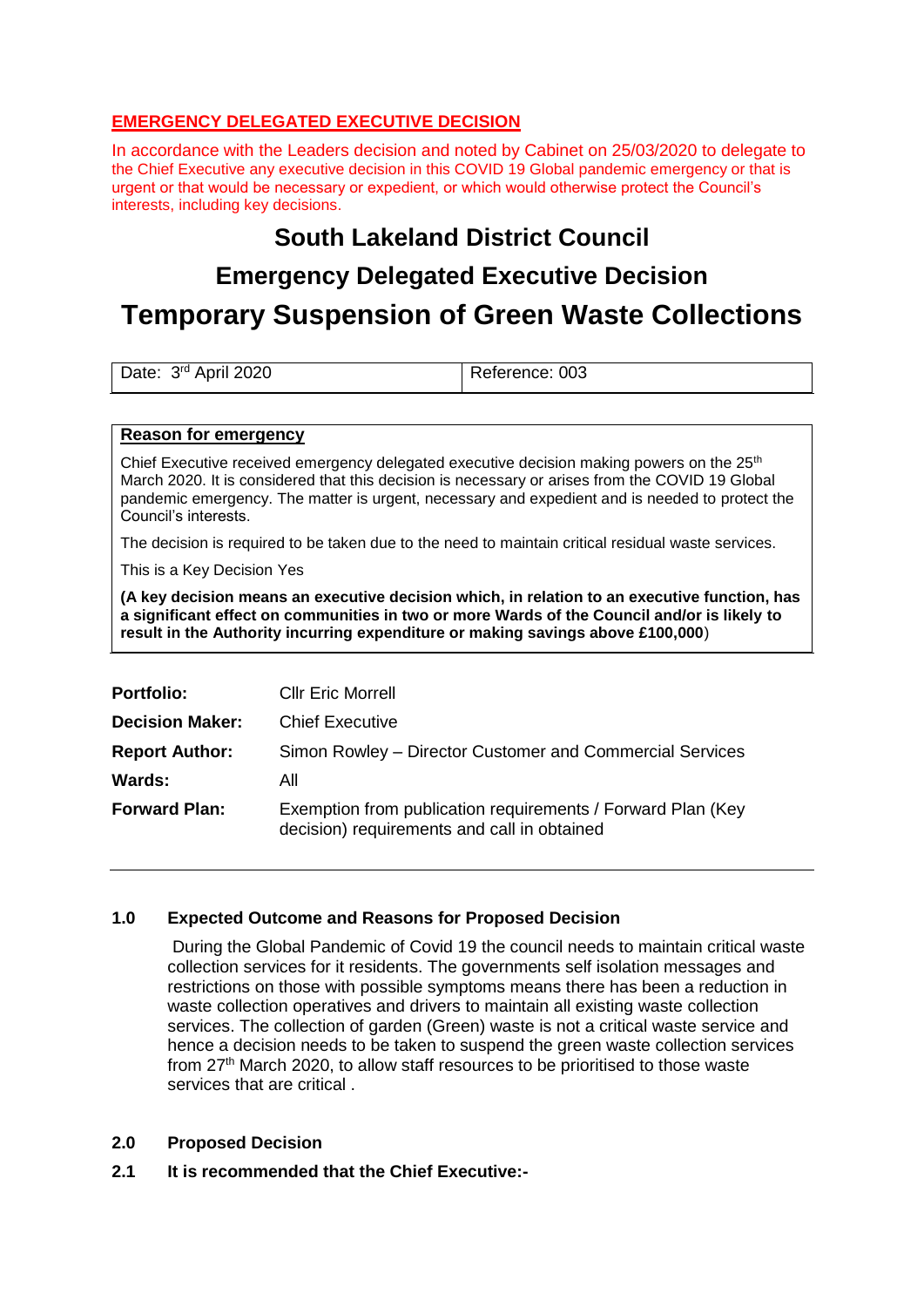#### **(1) Suspends the delivery of Green waste collection services from 27th March 2020 within the district boundaries to allow resources to be prioritised to those critical waste collection services.**

| Review Date: $27th$ May 2020 |  |
|------------------------------|--|

#### **3.0 Background and Proposals**

3.1 During the current Global Pandemic of Covid 19 the council needs to maintain critical waste collection services for it residents. The governments self isolation messages and restrictions on those with possible symptoms means there has been a reduction in waste collection operatives and drivers available for work to maintain all existing waste collection services. The collection of garden (Green) waste is not a critical waste service and hence a decision needs to be taken to suspend the green waste collection services from 27<sup>th</sup> March 2020, to allow staff resources to be prioritised to those waste services that are critical, and delivered under social isolating principles.

#### **4.0 Consultation**

4.1 Portfolio holder and cabinet colleagues

#### **5.0 Alternative Options**

5.1 The service could be reduced to only a monthly collection i.e. once every 4 weeks, however his would create uncertainty to the public and would still create pressures for other critical waste collection activities. The ability to adapt to daily changes in staffing resources means that this option is not realistic.

#### **6.0 Links to Council Priorities**

6.1 Maintaining critical service delivery during the global emergency.

#### **7.0 Implications**

#### **Financial, Resources and Procurement**

7.1 Essential staffing resources can be reprioritised to maintaining those Critical Waste collection services.

#### **Human Resources**

7.2 Essential staffing resources can be reprioritised to maintaining those Critical Waste collection services.

#### **Legal**

7.3 The Councils legal team are reviewing the contractual implications regarding the suspension of the collection of Green waste collections.

#### **Health, Social, Economic and Environmental**

- 7.4 Have you completed a Health, Social, Economic and Environmental Impact Assessment? No
- 7.5 If you have not completed an Impact Assessment, please explain your reasons: Emergency requirement to ensure critical waste collection services are maintained it is not considered that an impact assessment is required at this time.

#### **Equality and Diversity**

7.7 Have you completed an Equality Impact Analysis? No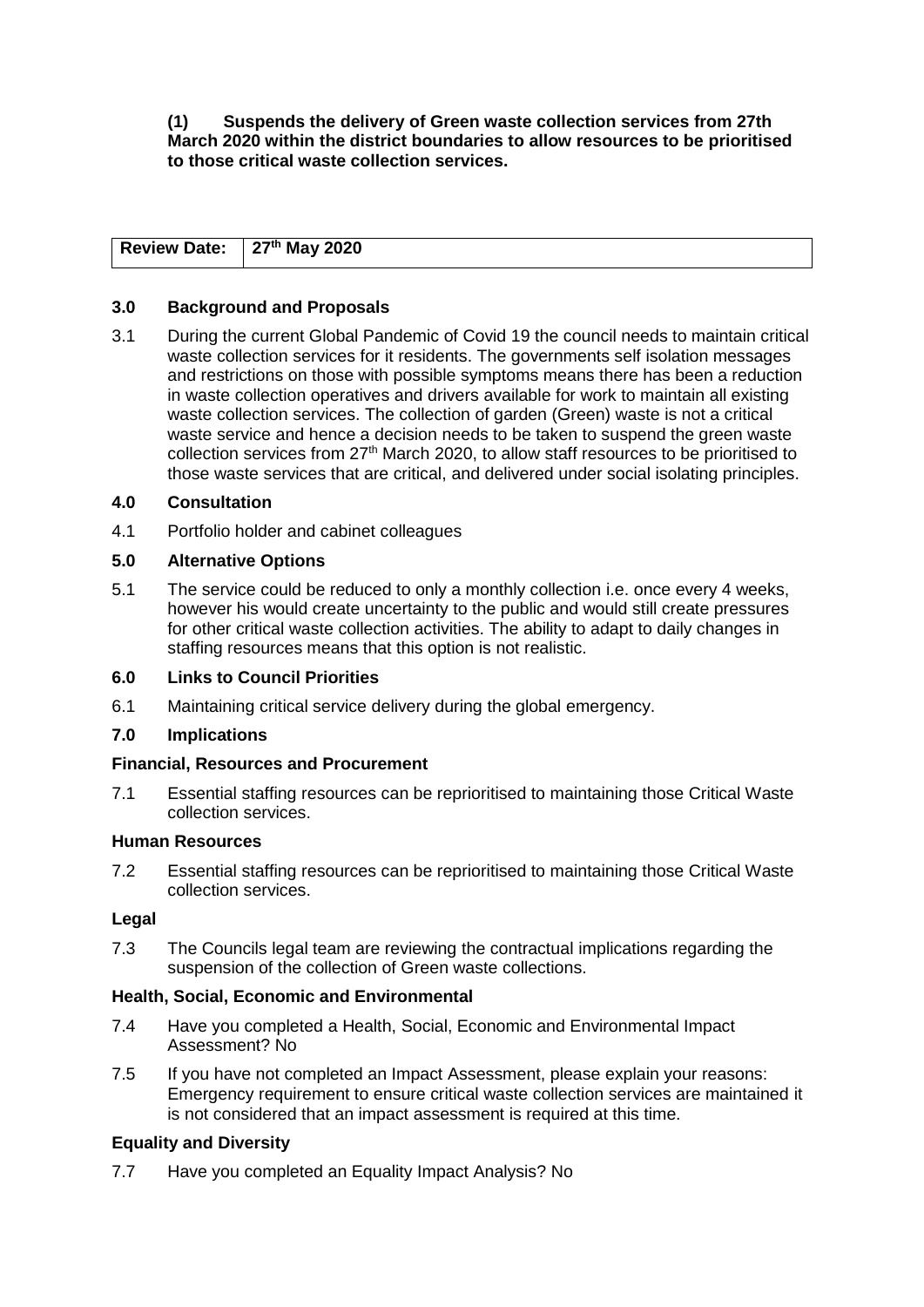7.8 If you have not completed an Impact Assessment, please explain your reasons: Emergency requirement to ensure critical waste collection services are maintained. It is not considered that an equality impact assessment is required at this time.

| <b>Risk</b>                                                                                                           | Consequence                                                           | Controls required                                                                                      |
|-----------------------------------------------------------------------------------------------------------------------|-----------------------------------------------------------------------|--------------------------------------------------------------------------------------------------------|
| Green waste collections<br>continue placing pressure on<br>service delivery of residual<br>waste collection services. | Negative impact on<br>collection rates of residual<br>waste services. | We will suspend the<br>collection of green waste<br>collections and keep the<br>decision under review. |

#### **Contact Officers**

• Sion Thomas – Operational Lead Delivery and Commercial Services

Simon Rowley – Director Customer and Commercial Services

#### **Background Documents Available**

| <b>Name of Background document</b> | Where it is available                      |
|------------------------------------|--------------------------------------------|
| N/A                                |                                            |
| Approved by:                       | Signature and Date (or email confirmation) |
| <b>Chief Executive</b>             | 03/04/2020                                 |
| In consultation with               |                                            |
| The Leader of the Council          | 03/04/2020                                 |
| And Relevant Portfolio Holder      | 02/04/2020                                 |
| <b>CMT Directors</b>               | 02/04/2020                                 |
| The following interests were       | <b>None</b>                                |
| declared - disclosable pecuniary   |                                            |
| interests or other                 |                                            |
| Or none                            |                                            |

| Due to COVID 19 and Government<br>announcements, it has not been possible<br>for this Key decision to be included in a<br>Forward Plan at least 28 clear days before<br>the decision was to be made. It is not<br>possible to comply with the General<br><b>Exception Procedure.</b>                                                                                                                     | Yes 02/04/2020 |
|----------------------------------------------------------------------------------------------------------------------------------------------------------------------------------------------------------------------------------------------------------------------------------------------------------------------------------------------------------------------------------------------------------|----------------|
| In accordance with Part 4 of the<br>Constitution - Rules of Procedure -<br>Access to Information Rules Para 16 the<br>Chairman of the Overview and Scrutiny<br>Committee (Cllr Hughes) has agreed that<br>the taking of the decision was urgent and<br>could not reasonably be deferred because<br>of the timescales required to protect the<br>public interest and to comply with<br>Government advice. |                |
| <b>This being "Special Urgency"</b>                                                                                                                                                                                                                                                                                                                                                                      |                |